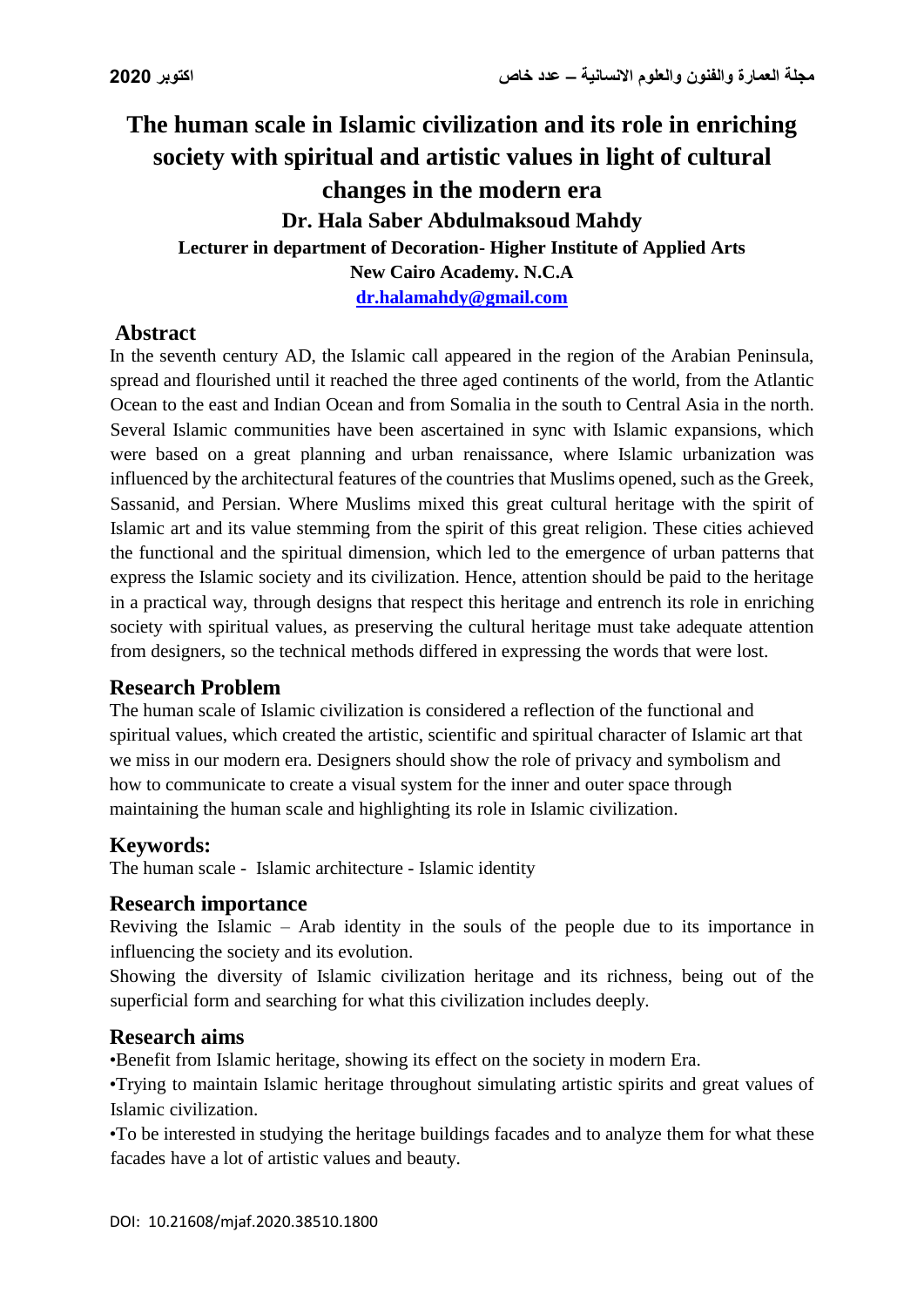### **Research methodology: Descriptive analyzing methodology:**

Research follows historical methodology, using descriptive methodology to show the identity role and the importance of human measurement and its impact on the society and how to use it in architecture to find a way to deal with designing issues in modern architecture to limit its impact on people

### **Research hypothesis**

Research supposed that we should invest in the Arab identity, heritage arts and making use of technology in architecture to achieve the best results and the highest benefits and showing how human measurement affected our heritage and how is the connection with life.

### **Introduction**

Art is the main way to reach spirits and feeling beauty; art is shaking the emotions and change societies and moral values, it is the only way to talk to feelings of human who can realize and appreciate the beauty. Therefore, human is affected by previous civilization arts. every human being feels like his civilizations arts apart of him and his history. Islamic civilization was distinguished with many flowing characteristics benefit human being and enrich his life.

Islamic art established the appreciation of beauty in souls but on conditions of building not demolishing, art has a great role in developing nation feelings, it is an art combines between beauty in the universe and noble values. it is a human art coexists with the meaning of humanity as it combines spirit and thought. Islamic architecture was characterized by sublime where the basis which the artist relied on was faith, so he was sublimed to the sky and all mosques were having the same direction which is the (Holly Kaaba). Islamic art combines between religion and life in balance.

Artist made his design on the basis of colours, line and dimensions as he interested in mass and space.

The present crises which resulted from lack of architecture values and the importance of human measurement- which human civilization were interested in- and resulted in building that in line with modern human, now this human scale was neglected and cities changed to:

1-absence of human scale and neglecting the social and functional aspect of building

2- changing of design thought according to changes in stored heritage and economy

3- imitation of western architecture and ignoring the human heritage of society

4- facades changed and contradicted, each owner changes according to his culture and his will.

5- variation of how facades are style- finished due to variation of design and material.

The most important factors of human scale:

#### **space**

### **The most important design basis in Islamic architecture:**

1-human scale and design relationship between environment and human

2- unit and diversity

3- integration, interconnectedness and moderation

- 4- simplicity and beauty
- 5- sublimation
- 6- privacy and social connections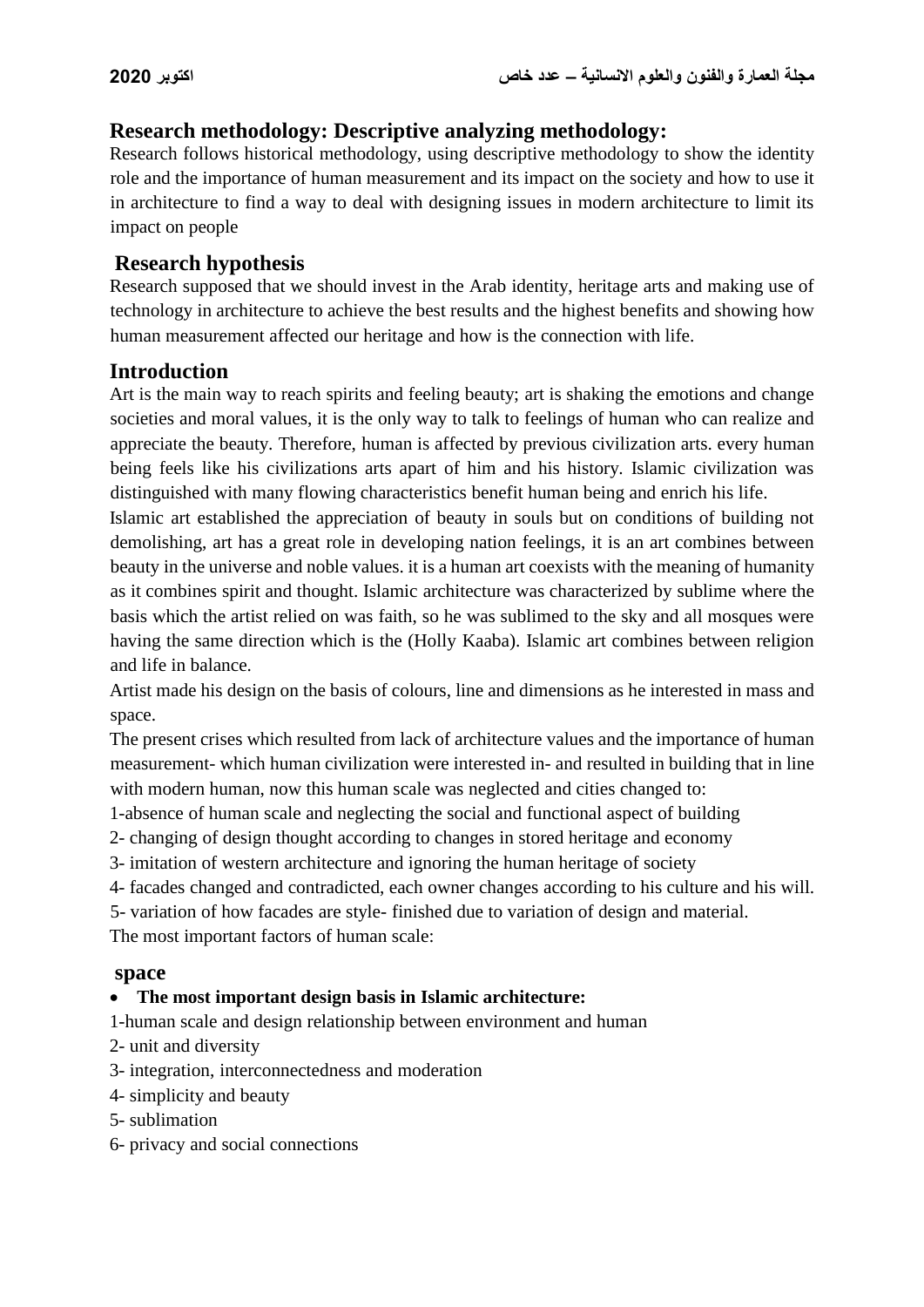### **Golden sector**

Golden ratio (1.618) is considered one of the most important digits throughout the history created works characterized with creativity and beauty whereas it is one of the beauty scales in universe, appeared in ancient ages, it was revealed in pharos and Greek civilizations. In modern era in 1945 engineer Le Corbusier

wrote a book focuses on golden ratio and its relation to human body scale and named it (MODELOR) in his book he introduced a painting as a reference of proportionality and measurement, he showed a raised arm man as he found four

points in human body golden sector could be found through; the finger edges of the raised hand, navel area, head and foot.

### **Design process**:

- To analyze the location, geographical and physical factors.
- To consider climate factors like sun, ventilation, temperature and humidity
- To consider social factors, habits and traditions
- To consider history and civilization throughout the heritage
- To consider the religion and worship places
- To consider the economic aspects; type of houses and economy level
- To gather information about the used material
- To maintain the unity, consistency to ensure the design harmony
- To maintain the balance and rhythm throughout the module that keep the convenient human ratios
- To make an initial design relies on the experience of the designer and the taste of the owner
- Final design
- Execution

To verify the identity, we should adhere to:

Develop design thoughts to match civilization heritage and maintain it

## **Some of researcher's art work**



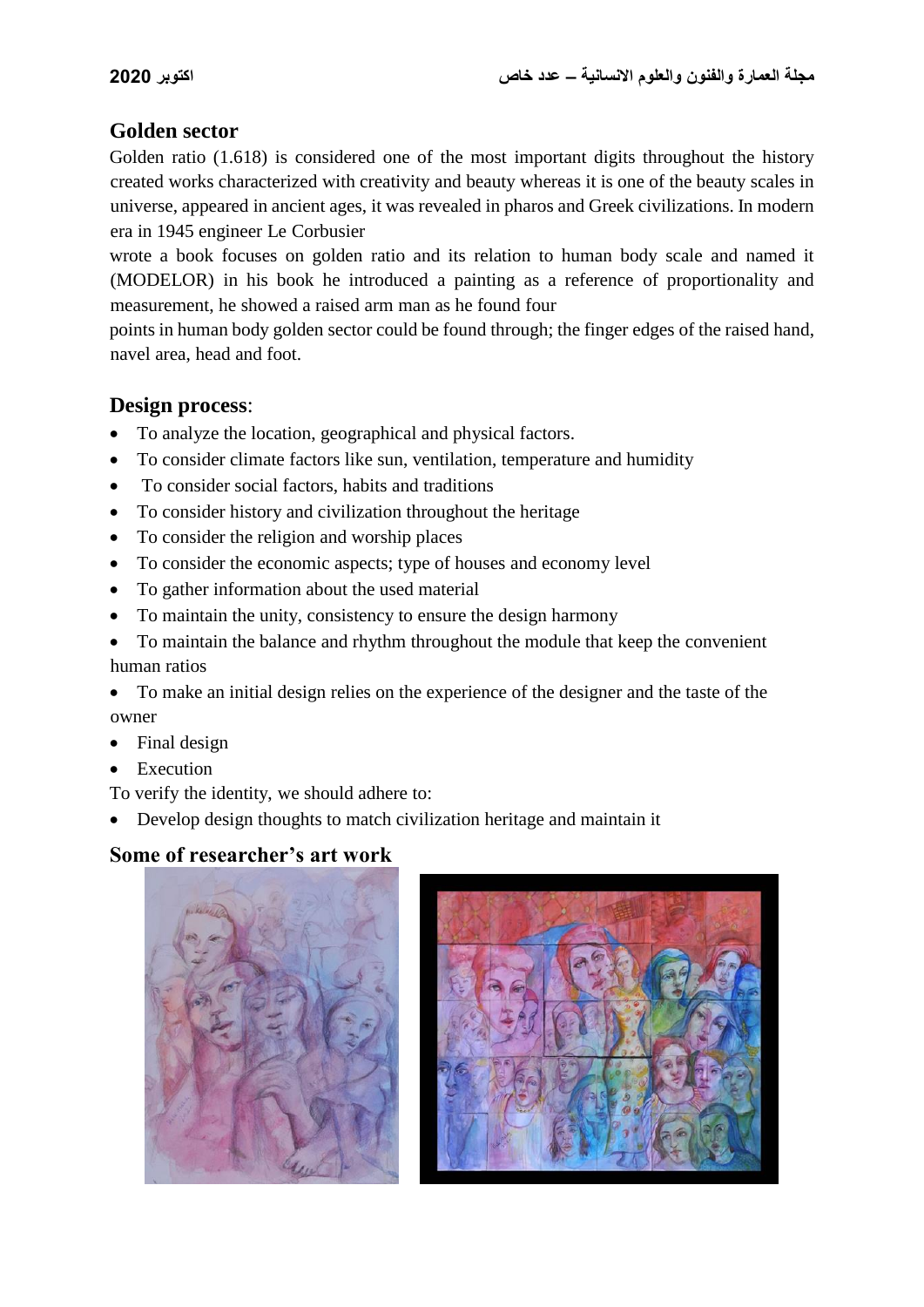

#### **Research results:**

Benefit of human scale as source of inspiration for the designer and achieve the beauty and functional values successfully.

Expanding the study and analyzing the modern architecture styles and their relation to human scale to get a unique environmental design.

Unqualified artistic management affected poorly architectural works ; they no longer express humans and their environment an civilization .

#### **recommendations:**

dealing with human scale and its importance as a design basic element not a secondary element. Country should embrace standards and rules which modern architecture relies on and considering the human aspects.

Necessity in the consideration of environmental factors in designs.

Artists should seek originality and contemporary in his art, and stick to our philosophy to establish a modern artistic renaissance with profound roots.

#### **References**

1-Afifi bahnsi "The Arts of Islamic Architecture and its Characteristics in the Teaching Curriculum" Publications of the Islamic Organization for Education, Science and Culture - 2003 2-Barakat Muhammad Murad: Research Publisher on the Internet. The Journal of Islamic Civilization : Culture, Art and Imran, p. 269

3-edor Marthebet montebeth :. Islamic Europe The Magic of a Millennium Civilization, translated by Nadia Dhafer Shaban, The Arab Thought Foundation, 1991 .P 228

4-El gabalawy, Kamal mahomud kamal, mwsoat alafkar alramzya blemara almasrya baad dokhol aleslam, altabaa aloula,2009

5-Masoh, Emad abdou, alfaragh al-meamary w anekaso ala alertekaa blfekr altasmimy, megalet gameat al-baath, mogalad 37, no1,2015

6-Raafat, Ali ,Tholasyet al ebdaa al mady fel omara-Albeaa wal faragh, Mrkaz abhath Intercocelt, 1996

7-Farouk Al Gohary, amr, Mohakat el tabeaa ka ahad al etgahat al hadetha lel omara al beaya, Kesm al handasa el meamarya, Magalet en shams, Nouvember,2009, safhet 37-41

8- Abdel Salam Hamed Othman, Taher. The Urban Planning of Smart Cities. PhD thesis, Faculty of Regional and Urban Planning, Urban Planning Department, Cairo University, 2016